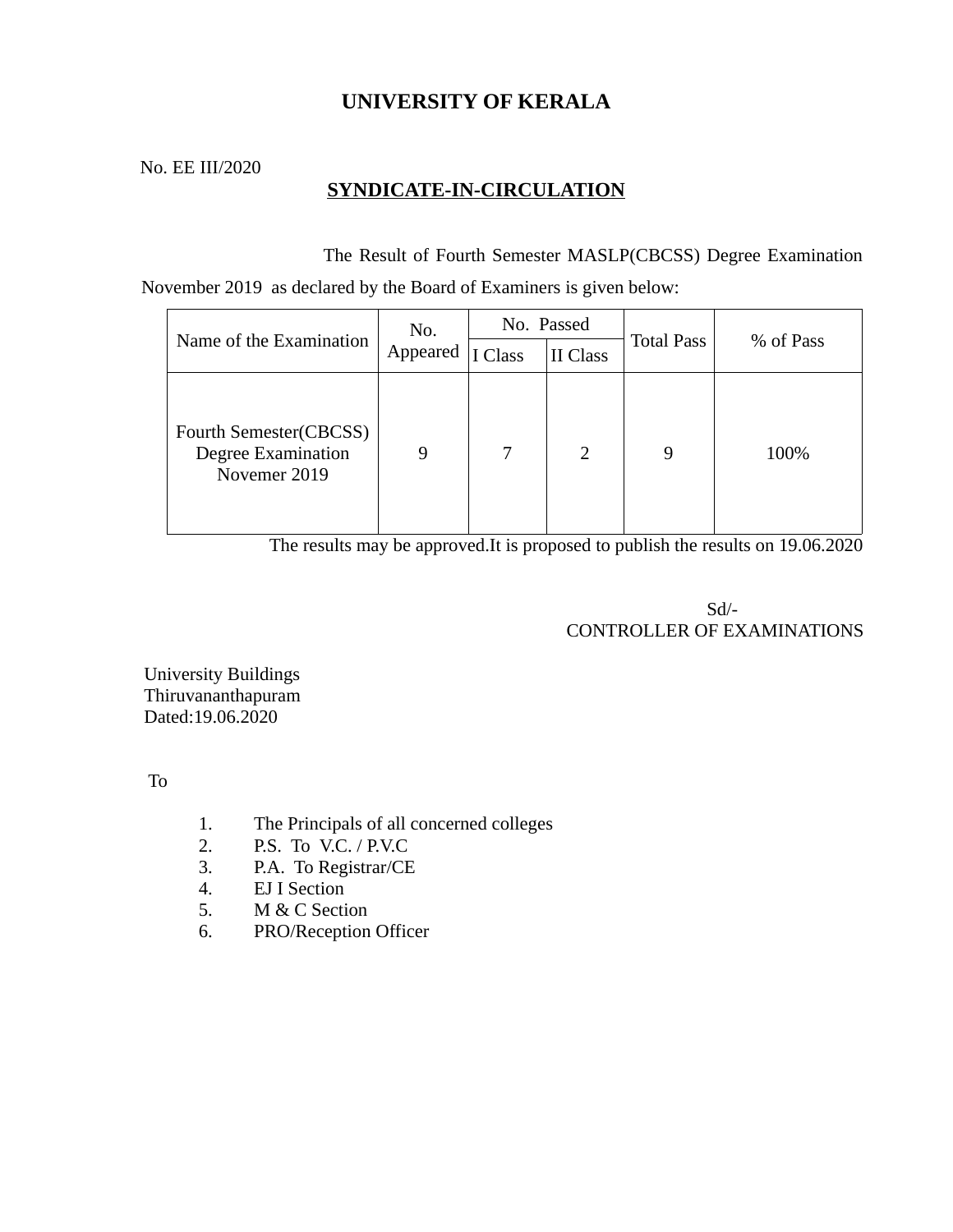No.EE III /2020

## **UNIVERSITY OF KERALA**

#### **NOTIFICATION**

 The following are the Register Numbers of the successful candidates at the Fourth Semester MASLPS(CBCSS)Degree Examination November 2019.Application for Scrutiny of answer books should reach this office on or before 30.06.2020

### **CENTRE: NATIONAL INSTITUTE OF SPEECH AND HEARING (NISH) AKULLAM,KARIMANAL P.O. THIRUVANANTHAPURAM.**

 **FIRST RANK WITH FIRST CLASS**

| Name | : Maneesha Sunny |
|------|------------------|
|------|------------------|

**Reg.No : 7004** 

**Marks : 1633.05/2400**

**Class : First** 

**Address : EZHARA VADAKETHIL VEEDU**

 **THALAVADY**

 **ALAPPUZHA**

 **PINCODE-689572**

**First Class Reg No: 7002,03,04,05,07,08,09 Second Class**

**Reg No: 7001,10**